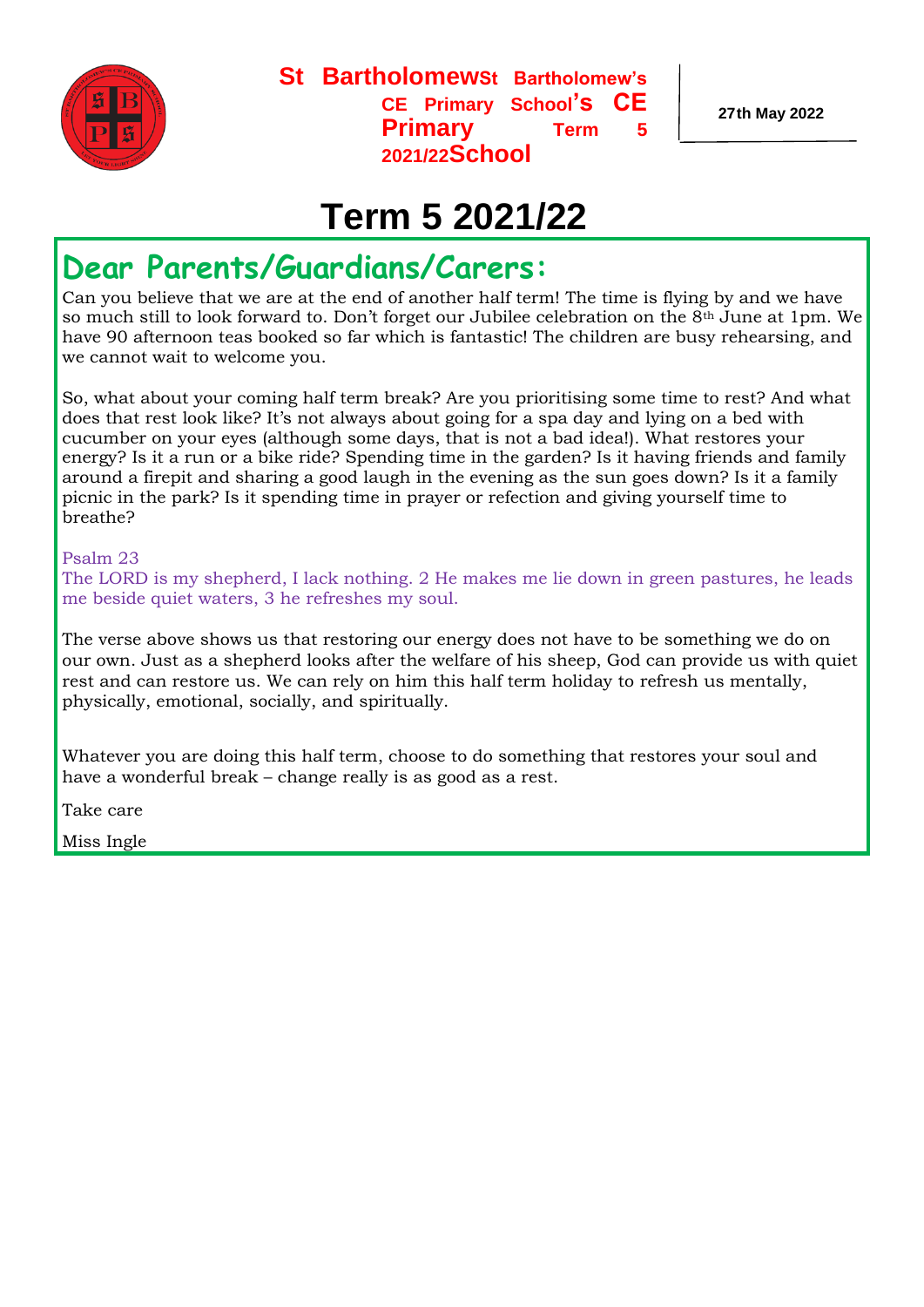## **Celebrated this week in Collective Worship:**

#### Apple Class **Palm Class Palm Class**

FanTasTic award: Charlie FanTastTic award: Penelope Excellence award: Thomas Excellence award: Lewis Team Points award: Tommy Team Points award: Mason **Oak Class Willow Class**  FanTasTic award: Katie & Toby S<br>FanTasTic award: Sophie Excellence award: Molly Excellence award: Pippa Team Points award: Bailey Team Points award: Toby

## **Attendance Winner of the Week:**

Oak Class are the attendance winners of the week!



#### **Team Point Champions—Term 5: Red Team** are the

team point champions for term 5 and have earned a non-uniform day on Tuesday 14th June.

Page 1



**Safeguarding:** Thank you to those who joined the Virtual Date with Dan event, the Q&A about Online Safety. We hope you were able to take away lots of tips and information to help you protect your children and young people. Please would you take 5 mins to complete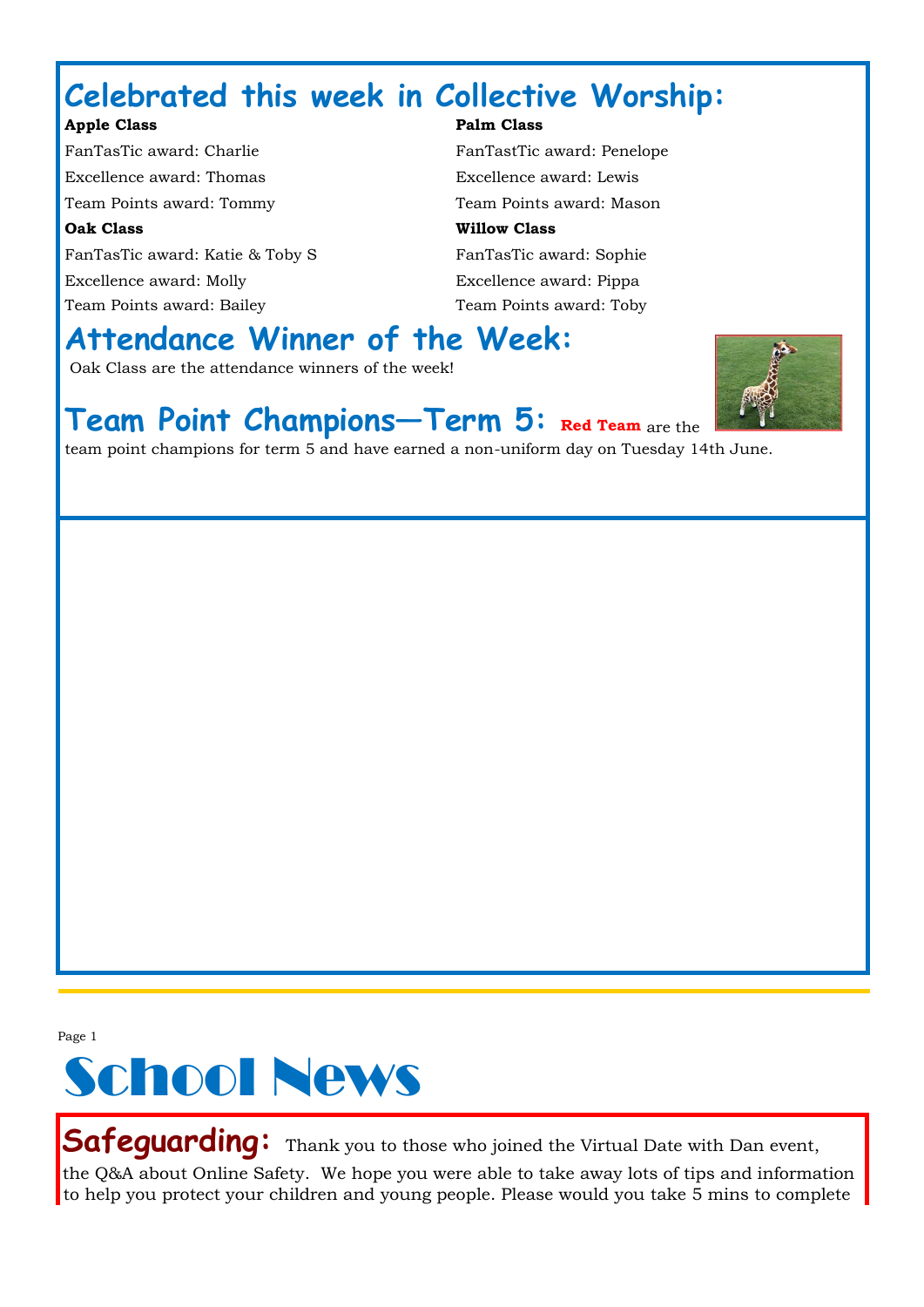the following feedback form as it helps to continue to improve these sessions and make them as impactful and useful as possible [https://forms.gle/7vC1YGqGAz98cgXc8.](https://forms.gle/7vC1YGqGAz98cgXc8) For those who were unable to make the event or even if you would like to look back on the session in your own time here is the link to the video: [https://youtu.be/-vk2GPrsH3c.](https://youtu.be/-vk2GPrsH3c) Attached to this newsletter is the links that were promoted during the event.

Safeguarding is extremely important to us here at St Bart's and we would like to take this opportunity to remind you about the safeguarding information that is available on our website. The safeguarding tab includes a range of information about safeguarding in school, safeguarding at home and a list of useful contacts if you require advice and support. Please also see the safeguarding and child protection policy for further information about how we safeguard children and staff in school.

Miss Cannon (Safeguarding Lead) and Miss Ingle (Safeguarding Deputy)

#### **Elite Sports Tournaments:** This term Years 3 and 4 and 5 and 6 took

part in kwik-cricket tournaments organised by Elite Sports Academy. Both teams performed well. They played with the St Bartholomew's spirit and improved every match. They supported each other all the way through the tournament and showed great sportsmanship to the other teams they were playing against.

I would like to say a massive well done to both teams. Mr Ferris

**Fish Sculpture:** Thank you to everyone who helped create and fill the fish sculpture for our eco competition. We were amazed at how much plastic waste the school community managed to collect and recycle in such a short space of time. The entry has now been sent off, so fingers crossed we win!



**Governor Information:** Spring terms has just flown by... This term is always an important one for Governors as we get to view and approve the budget for the next financial year. We are really pleased that the pool has opened early this year for everyone to start using this fantastic facility earlier than in previous years. There are lots of great events planned for around the Jubilee celebrations in June which I'm sure will be enjoyable for all involved. As we look forward to a weeks break, I am reminded that I have now been chair of Governors for a year which has flown by. I hope you all have a fantastic weeks break from school (pupils and staff!) and we look forward to seeing you all again in June.

Phil Callow – Chair of Governors.

## **Swimming Timetable for Term 6:**

Monday: Apple Tuesday: Oak Wednesday: Willow Thursday: Palm

#### **PE Timetable for Term 6:**

Monday: Palm Tuesday: Willow Wednesday: Oak Thursday: Apple

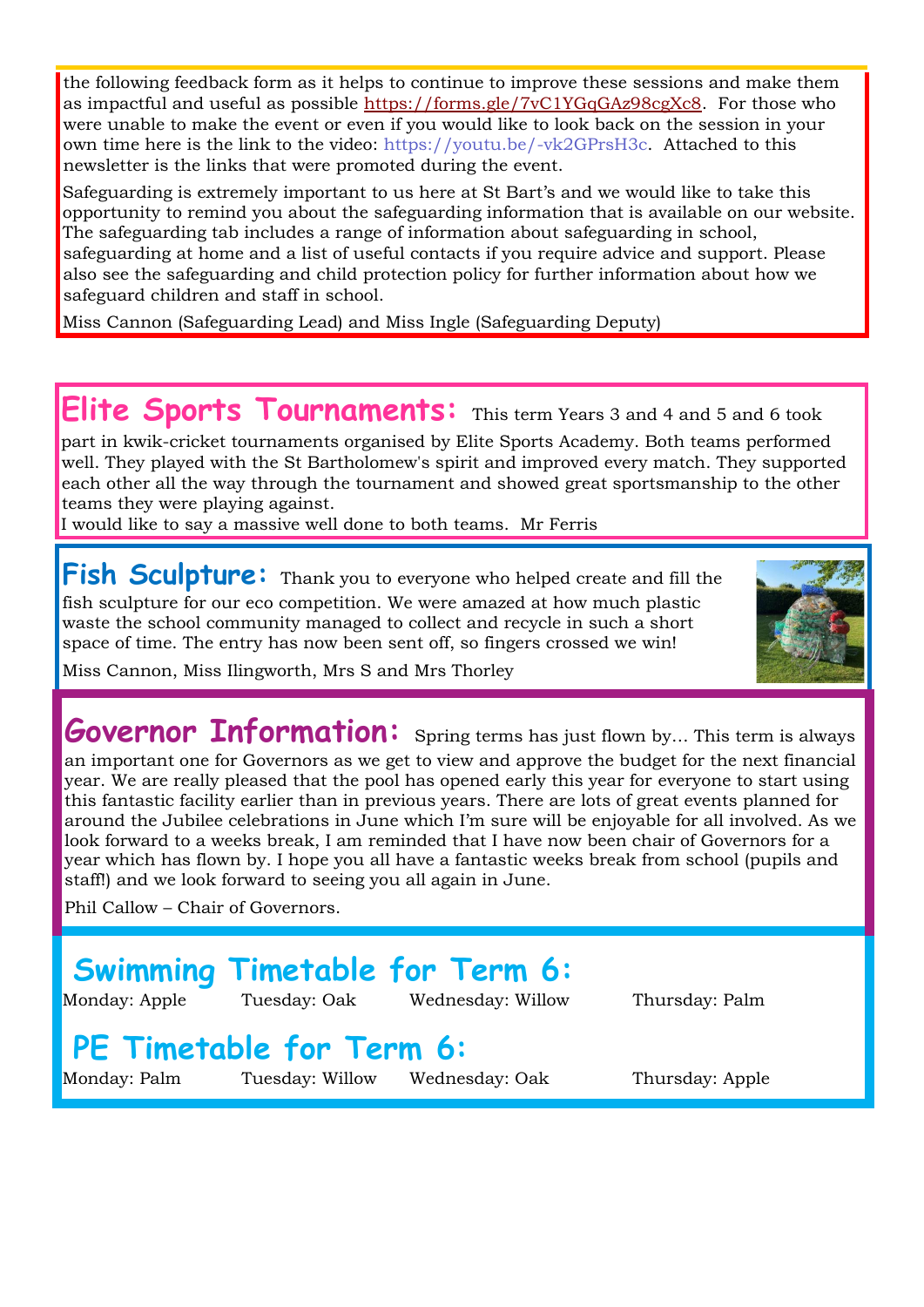## Vending Machine: Our vending ma-

chine arrived and is situated in our entrance hall. The children are eager to earn golden tokens to be able choose a brand new book to take home and keep. Two children have already earned golden tickets. Xander was nominated for his amazing progress in RWI. He'd been working extra hard at home and at school and had



moved up a group. Toby was nominated for his amazing progress in reading. He was keen to read to Mrs Amatt and other members of staff and the progress he had made was outstanding. He is also an amazing helper to Mrs S in her Tuesday afternoon reading group.

## **Reading Areas in Class:** Thank you to Mr Christian for do-

nating 3 pallets to our school. The pallets have now been made into book shelves for each class by Mr Szydlowski; thank you for your hard work Mr S! Each class will now have a new, inviting and exciting space for the children to sit and read. We are very lucky to also have been given brand new books for these areas. This is Palm Class—isn't it just beautiful. The children were very excited to see it on Monday morning.



#### **Reading Rocks Club:** Reading Rock has moved outside! Now the weather is getting better the children have enjoyed sharing stories with their friends not only in their class but across

the school. The children enjoyed relaxing together. It was wonderful to see the Year 6's reading to Apple class. We are looking forward to carrying on with this next term.

Mrs S

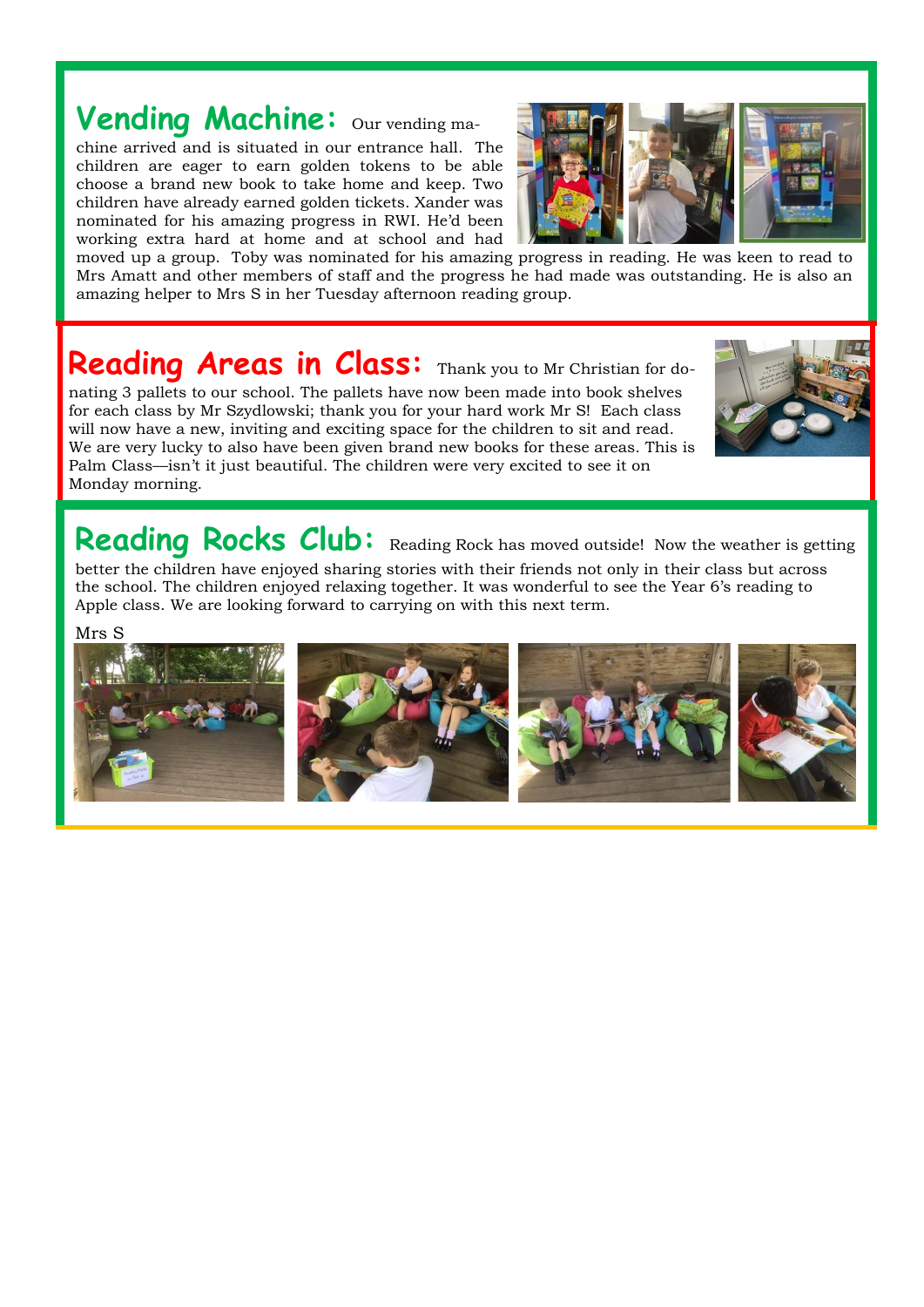**Uniform:** From September 2022 we will be introducing a change to our school uniform.

We will be moving away from our red uniform and starting a fresh look with green and navy – please see the images below. We are currently working with a design team to rejuvenate our logo, signage and prospectus.

We will still have uniform available to buy from ParentMail once the new logo is agreed. The colour that we have chosen can be bought from Asda, Morrisons, Sainsbury's and Marks and Spencer's (two polo shirts can be bought for  $£2.50$  from many of the mentioned).

The new uniform will be:

Jade Green polo shirt Navy Namper

Grey skirt or trousers (not black) Williams Black shoes (no trainers)



Hair accessories should be green or navy, no fashion headbands or non-prescription glasses will be allowed in school. One pair of single stud earrings can be worn, rings, bracelets, and other jewellery should not be worn for health and safety purposes.

Nail varnish and other make-up should not be worn to school.

Page 3 St Bartholomew's CE Primary School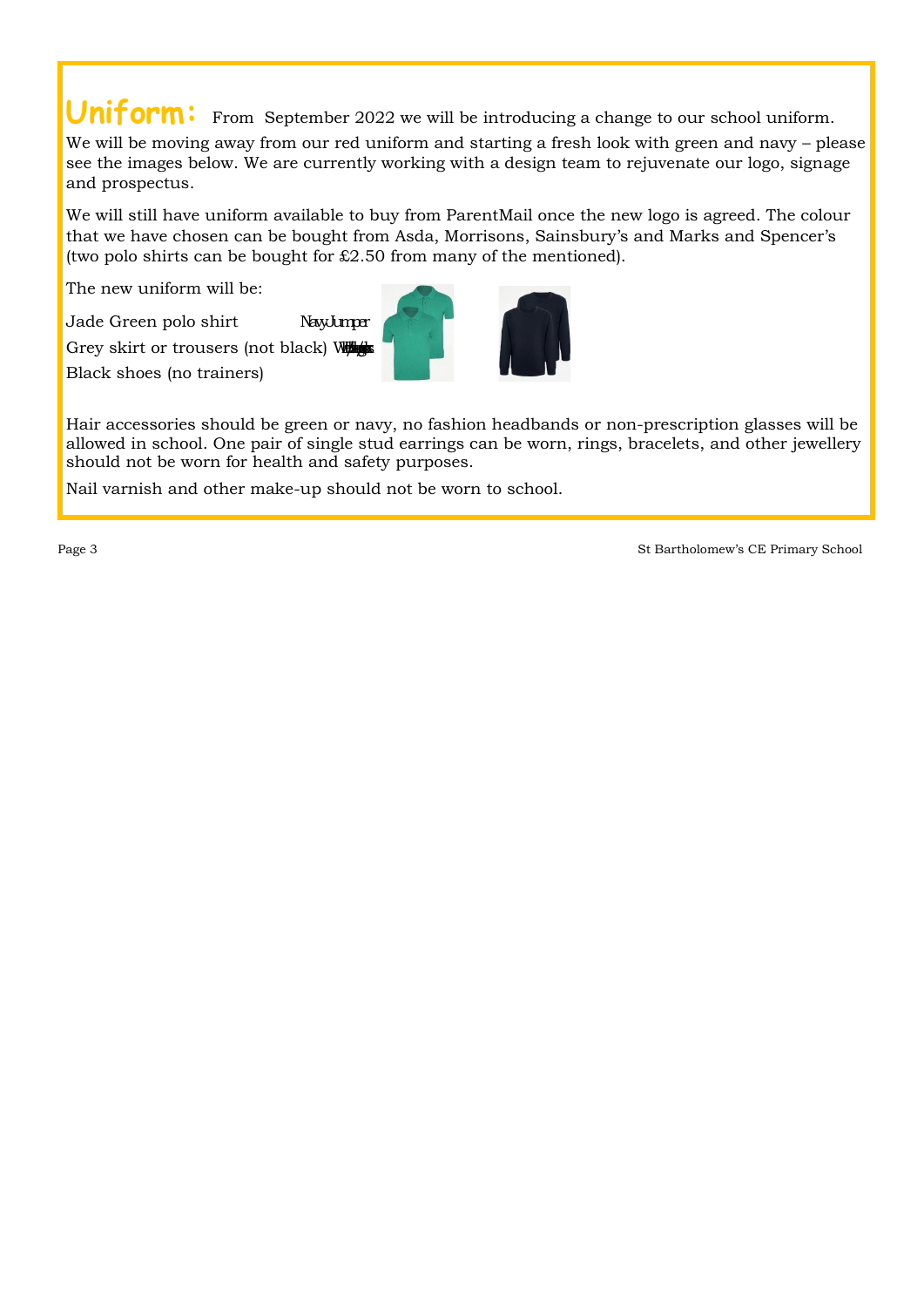**School Transport:** If your child is starting primary school or transferring to secondary school in September 2022 they may be eligible for school transport. If you think your child is eligible please apply for transport as soon as you have your offer of a school place. Applications can be made online at the website below or a telephone application can be made by contacting the Customer Service Centre on 01522 782020. For more information about the home to school transport policy and online applications please go to [www.lincolnshire.gov.uk/schoolcollege-transport.](http://www.lincolnshire.gov.uk/school-college-transport) Queries can be emailed to schooltransportapplications@lincolnshire.gov.uk.

**Church News:**Thirsty on Thursday takes place on 2nd June in St Bartholomew's from 9.30-11am. All welcome, including children, to drop in at any time for coffee and chat. For more information please contact Wendy on 01775 640296.

On Sunday 5th June at 10.30am there is a Jubilee Celebration Service, followed by coffee and cake. All welcome. For more information please contact Wendy on 01775 640296.

On Tuesday 21<sup>st</sup> June the West Pinchbeck Church Ladies have their Jubilee Celebration Tea. All welcome – members and past members, and anyone interested to see what the club is about. For more information please contact Janet on 07443220149 if you are interested.

**Community:** The West Pinchbeck Dog Show takes place on Saturday 28th May 2022 at

the Village Hall in aid of Labrador Lifeline Trust. Entries from 11am and show starts at 12 noon. All novelty classes open to any breed. There will also be stalls, raffle and refreshments (donations of raffle prizes gratefully accepted). For more information please contact Shirley Smith 01775 640933.

Celebrate the Queen's Platinum Jubilee with neighbours and friends at the West Pinchbeck Village Jubilee Community Picnic which takes place on Saturday 4th June at 12.30pm. For more information, please see the attached poster.

**Thirsty on Thursday:** Each Thursday we have continued to take our children,

who have been celebrated in our collective worship for Excellence, Fantasticness and Team Points, to the church for their Thirsty on Thursday morning. The children have a drink and a biscuit with people from the community and talk to them about their achievements and our school values. The church have welcomed us in and the attendees always have lovely stories to share and questions to ask. We look forward to continuing our visits and would like to thank Mrs Houghton for helping us to organise this weekly event and for taking such good care of us.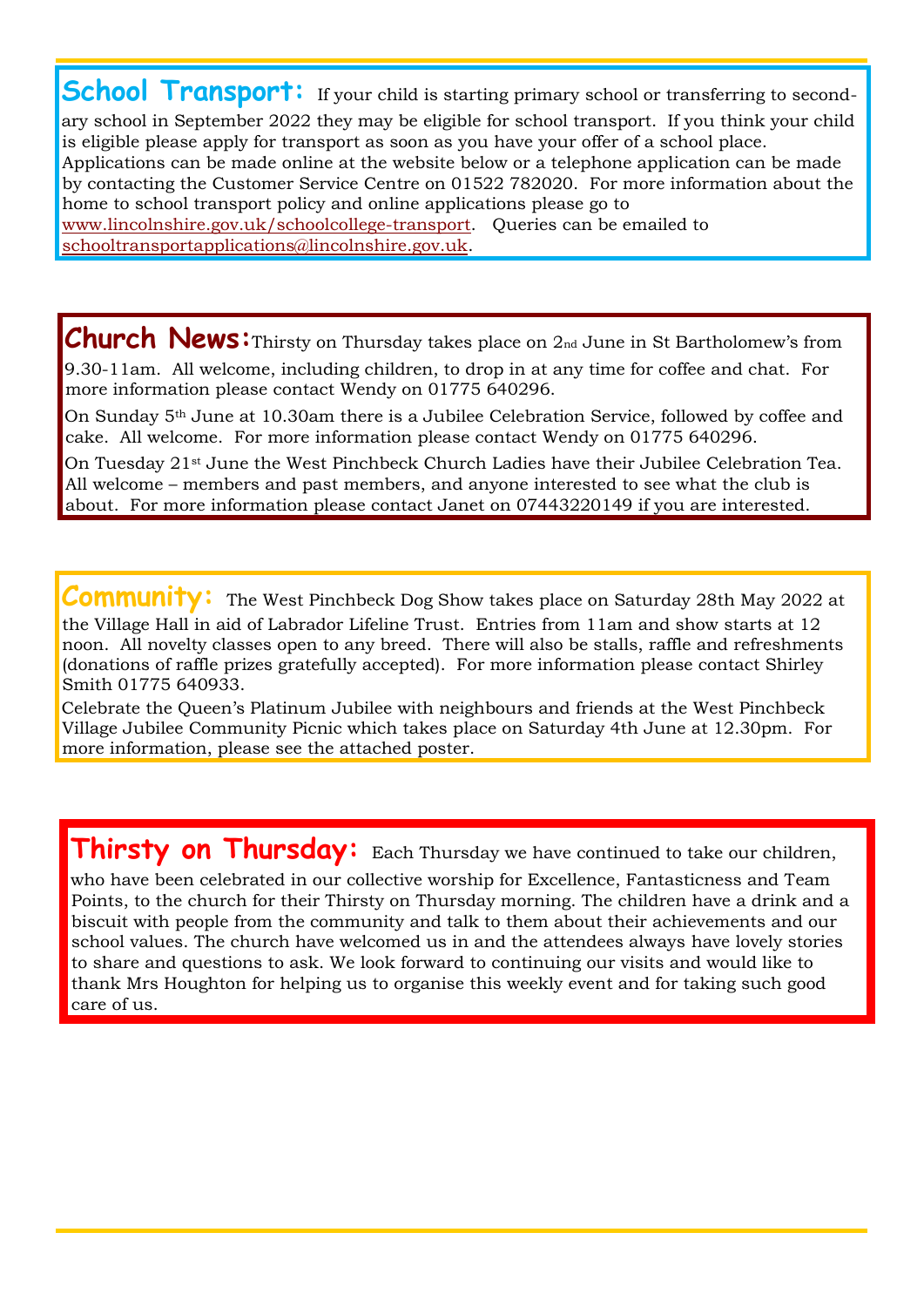**Apple and Palm Class Trip:** On Friday 22nd April, Apple and Palm class had a wonderful trip to Tallington Farm. They met donkeys, sheep, chickens and learnt lots about how a farm is run and where our food comes from.







# Class News

Apple Class: Apple Class began the term by walking to the local riv-

er to support our learning over the past few weeks. We have been learning about 'Wildlife in our local river' and after collecting water samples from the river, we researched into the names of the creatures we found and learnt more about them. Thank you to the parents who supported with the walk to the river, in order for the trip to take place. The children then enjoyed designing, making and evaluating River Glen collages in Art. The collages were created using craft materials as well as natural materials and the children worked really hard on them.

Apple Class have enjoyed taking part in Jubilee celebrations over the past fortnight. The home corner has been enhanced with Union Jack decorations, party resources and themed activities, in order to celebrate the Queen's Platinum Jubilee next month. The children have been having tea parties, completing scavenger hunts and designing crowns and dresses.

Apple Class have also been working hard on developing their water confidence during their swimming sessions. The children have amazed us at how confident they are in the water and we are very proud of them!

After the holiday, I will be administering the Government Phonics Screening check during the first week back. If your child is in Year 1, please practise the words in your Phonics packs over the holiday, in preparation for the annual check.

Have a lovely half term, Miss Cannon, Mrs Beresford and Mrs S





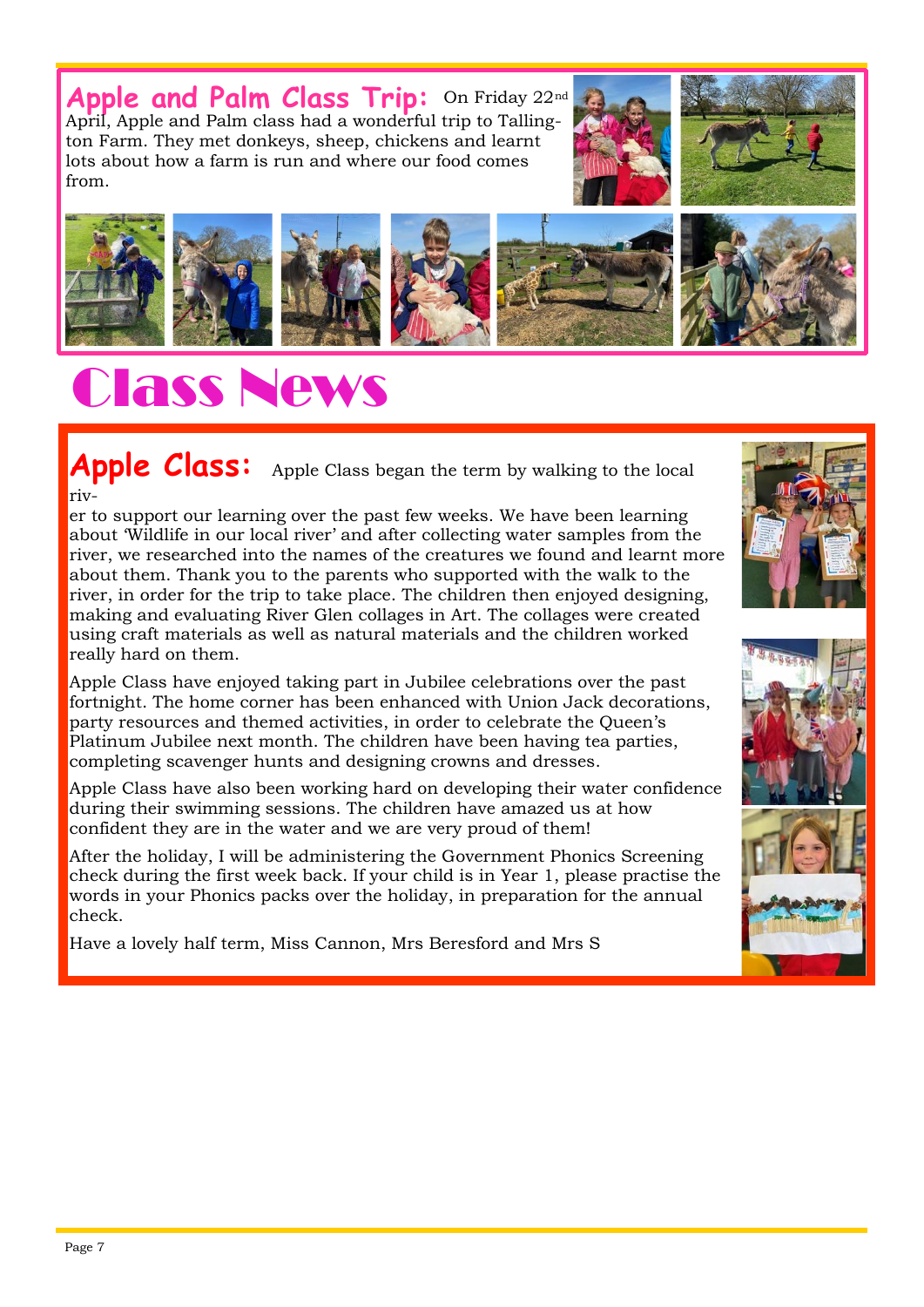Palm Class: What a busy term we have had in Palm Class! I would like to begin by congratulating our Year 2 children for completing their SATs towards the end of this term. Each and every one of them tried their very best, demonstrated determination, resilience and the drive to succeed. I would also like to extend my thanks to the children in Year 3 who have shown suck kindness, patience and understanding during this incredibly important time for their peers. To celebrate the end of Year 2 SATs, we all shared in a Pool Party on Friday afternoon and what fun was had by all involved.

YOU CAN DO IT BECAUSE I WILL BE WITH YOU. EXODUS 3:12 20121302016

The children have enjoyed learning about Ancient Egypt and have developed their knowledge and skills about different civilisations. In PE we have been learning how to Maypole Dance and Swimming is always a highlight of our week. The children have been exploring Places of Worship across the world religions in RE and they have made Egyptian Masks in Art. Science is also a firm favourite amongst the members of Palm Class, our study of Plants has been no exception. The children are keen to show their investigative abilities, ask pertinent questions and acquire new knowledge and skills.

On behalf of my colleagues, I would like to wish you all a happy and restful half term break.

Miss Cox and the Palm Class Team



St Bartholomew's CE Primary School

**Oak Class:** This term has been a very busy one for Oak class. We have started the term with learning all about the Anglo-Saxons through our text Anglo-Saxon Boy. It is a book

full of adventure and battles! It has been the perfect tool to learn all about the Godwin's family tree and all the characters in the book actually existed in the past! The children were most excited to learn that! Our reading is going really well and the children are enjoying developing their inference, prediction, retrieval,

summarising and vocabulary skills every day.

In Science, we have been learning all about the states of matter and how we know a solid is a solid, a liquid is a liquid and a gas is a gas! The children have taken part in working scientifically to test which liquids had the most viscosity. The children used a range of science equipment and set up their investigations outside. They recorded their results and then thought about the reasons why their results were like this.

Afterwards, the children enjoyed making a kaleidoscope using milk, food colouring and washing up liquid!

Mrs Davison, Miss Illingworth, Mrs Amatt, Mrs Thorley

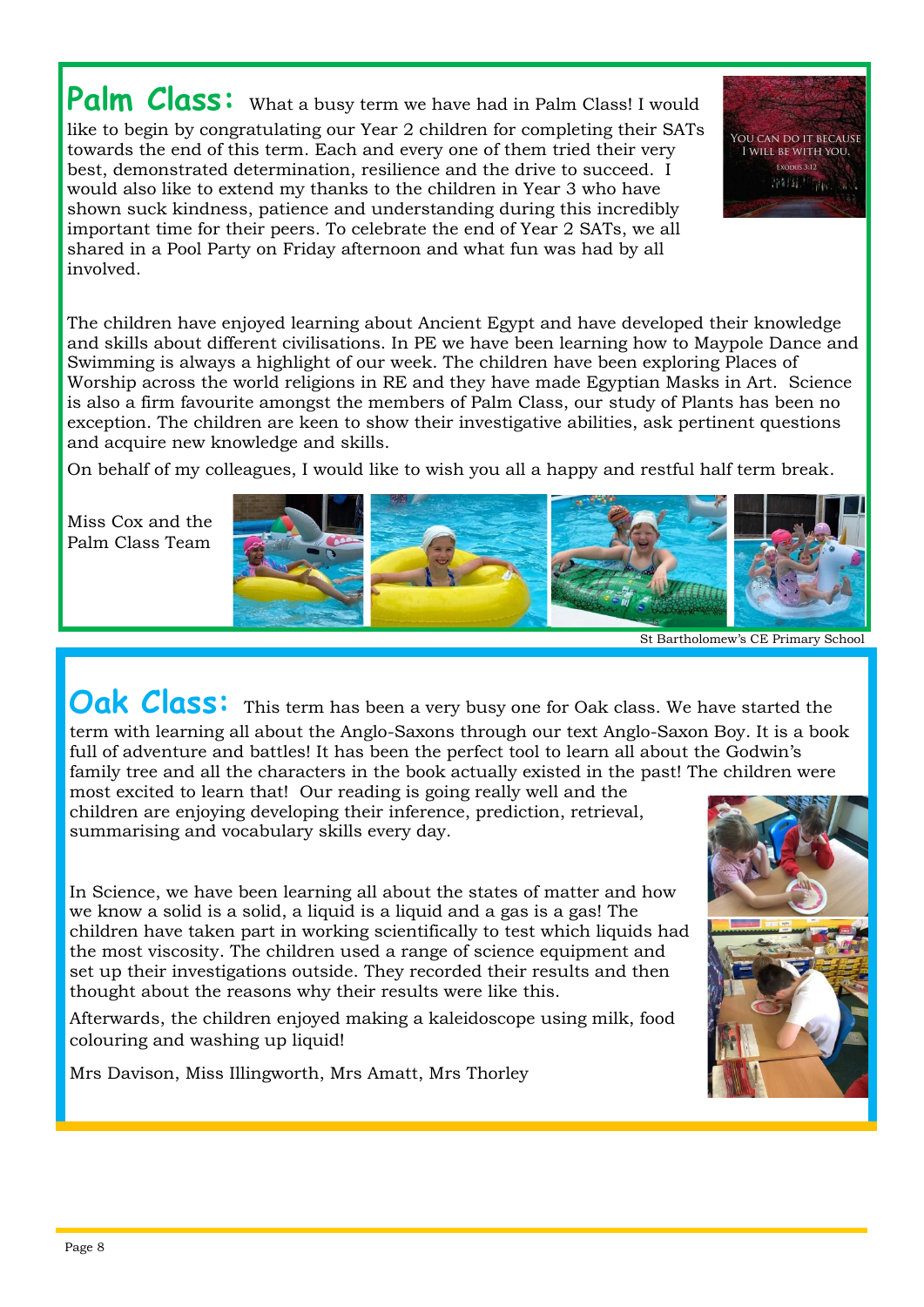## Willow Class: Willow Class have had an extremely busy term. As their topic this

term has been "What Impact are Humans Having on Our Natural Environment?", the children have been considering the effect humans have had on the oceans and on the rainforests. In science, the class has been considering the environment and how animals and plants adapt to their surroundings, leading to evolution. Much of the children's writing this term has been based on "Floodlands", a novel exploring what a flooded world might be like.

Swimming has begun this term so, in addition to learning how to swim more efficiently, the children have found out how to "float to survive", should they fall into water by accident. They have also been discovering how to maypole dance, in preparation for our jubilee Celebrations on 8th June.

Of course, the children have also had their KS2 SATs this term, which they dealt with like pros. Although they began the week a little anxiously, they enjoyed breakfast club (yummy) and the week passed by before they knew it. Our minds are now turning to the KS2 production with casting mostly completed and singing rehearsals going well.

Well done for all that you have achieved so far this summer, Year 6! Mrs. Peach, Miss Ingle and Mrs. Davison

**Breakfast Club:** Bookings for attending our Breakfast Club Term 1 will be available to book via ParentMail by **Friday 10th June** and close on **Friday 15th July**; late bookings will not be accepted.

**Extended Sports Provision Club:** Bookings for attending our Extended Sports Provision Club, run by Elite Sports Academy, will be available to book via ParentMail by **Friday 10th June** and close on **Friday 15th July**; late bookings will not be accepted.

**Spalding Library Events:** Spalding Library are holding events in half term

to celebrate the Jubilee. Please see the attached poster which shows everything they are doing. As usual every event is free and there's no need to book. The bunting making and the crown making are running all day and so families can just drop in.

St Bartholomew's CE Primary School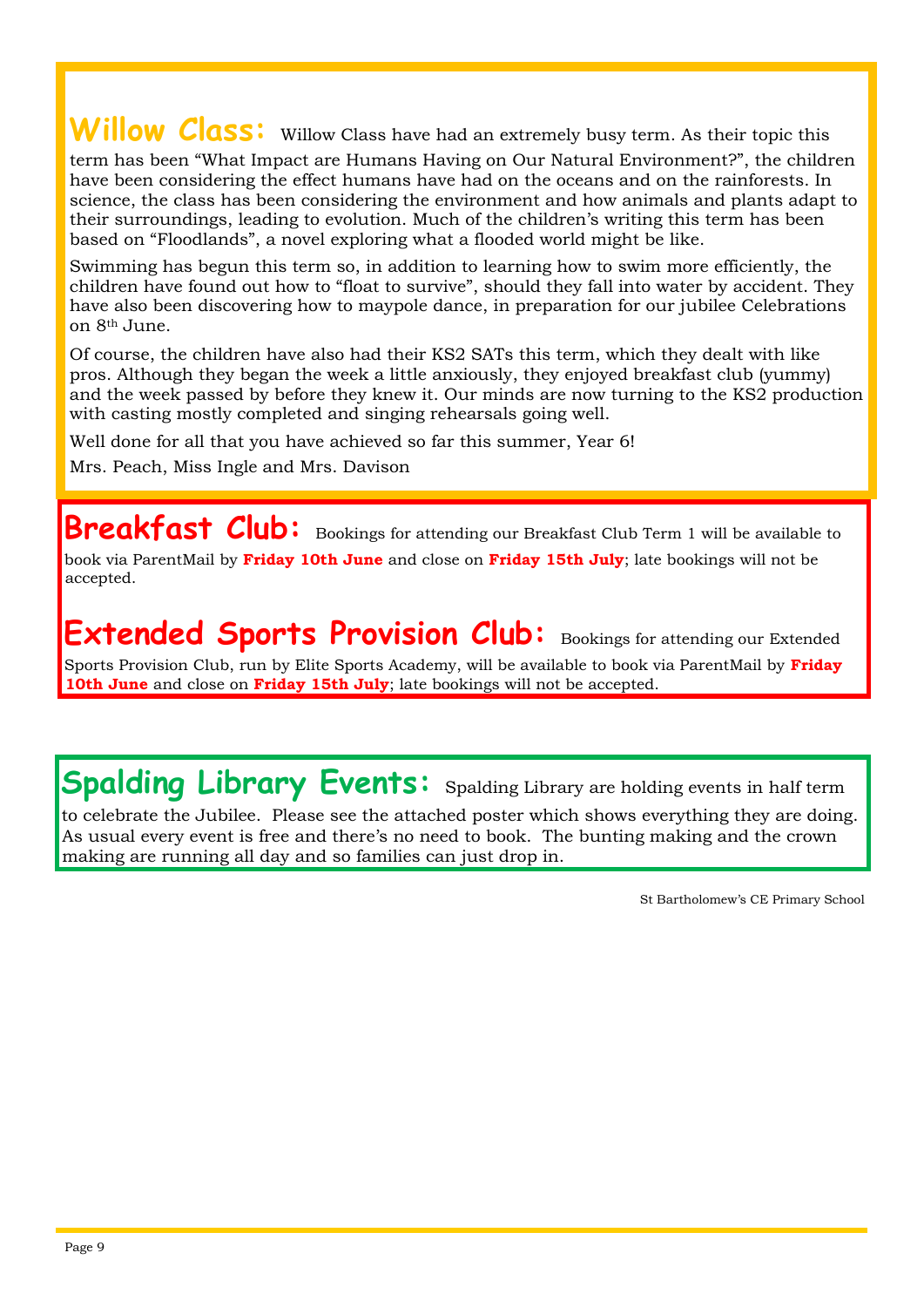**Battery Collection:** Remember to bring in your used batteries (AAA, AA, C, D) for recycling. You can return your battery box or use the big battery collection box in the bike shed.

Pen Recyling: Remember to bring in your old pens, felt pens and markers for recycling. There is a recycling box in the bike shed. All writing instruments (except for wooden pencils and chalk) are accepted. We cannot accept glue sticks, erasers, rulers or other cutting objects.

**Bottle Tops:** We are pleased to inform you that our bottle lid total currently stands

Class Twitter Pages: Please look at the school's Twitter and class pages on the school website (www.stbartholomews.lincs.sch.uk) which showcases the children's learning in and out of school, alternatively follow your class page via Twitter. Please feel free to leave a comment!

**Willowclass@Stbarts MrsDavison@stbarts MrsSzyd@stbarts PalmClass@StBarts @ClassPalm AppleClass@StBarts**

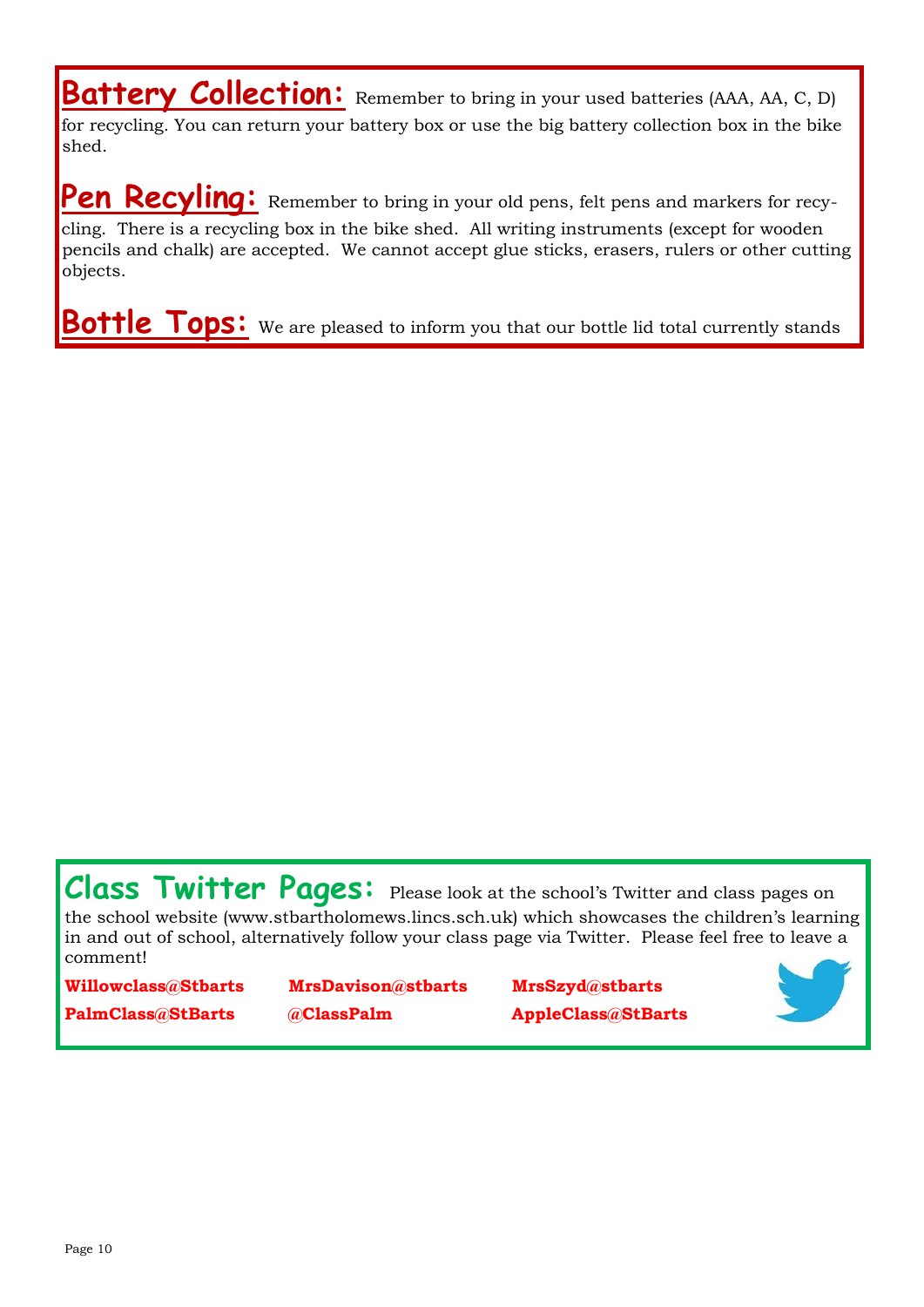## **St Bartholomew's School Facebook**

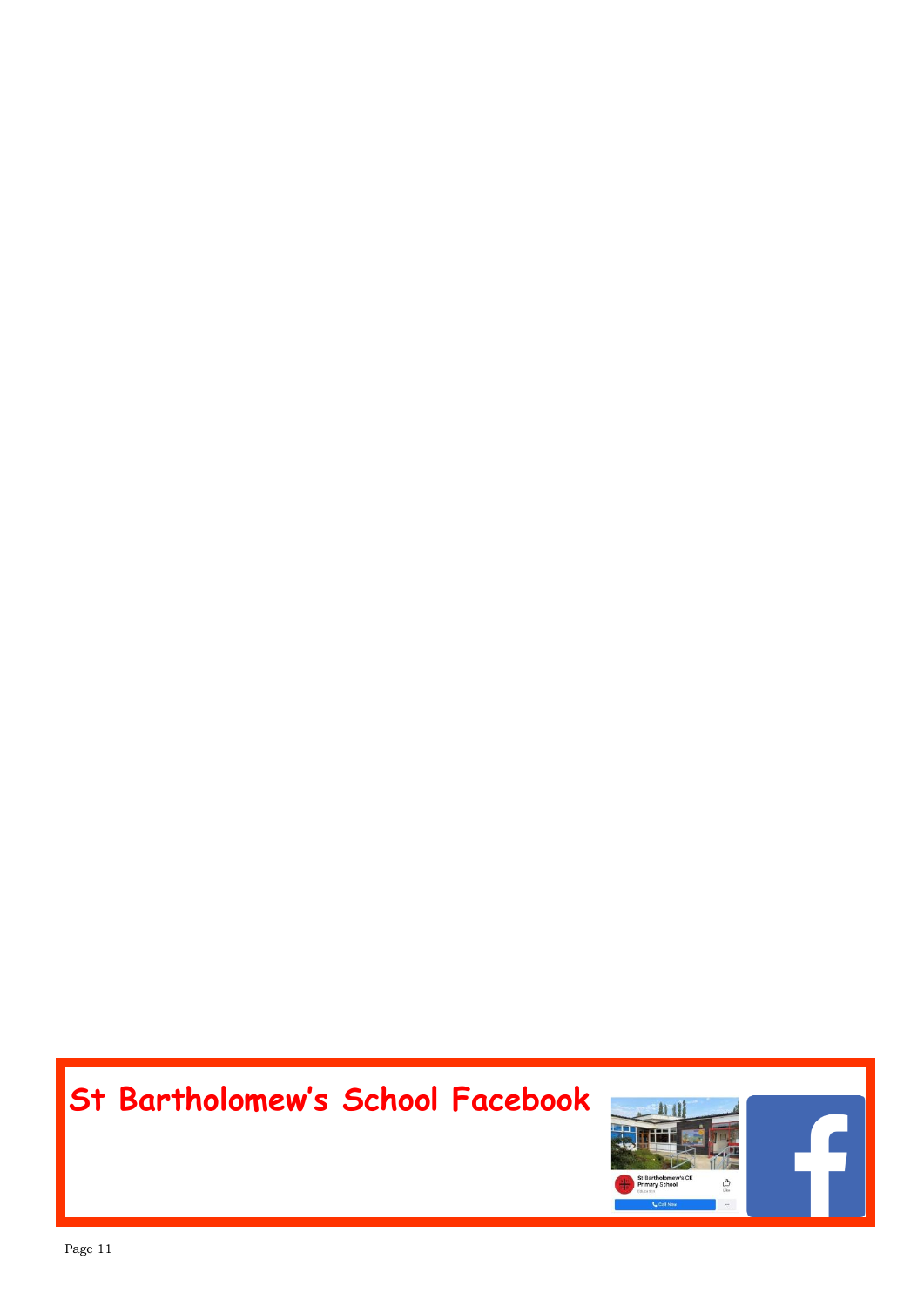**Page:** Our school Facebook page is very popular! We have over 130 likes and over 150 followers. This is amazing for such a small school! Please make sure you give us a like and a follow to keep up to date with news and activities in school.

at over 70,000 lids!! Please remember that we collect all plastic bottle top lids such as milk lids, juice lids, coke bottle lids and even fabric softener lids. These can be sent into school with your child or dropped into the box in the bike shed. The lids are being donated to a family who collect them and exchange them to raise funds for a wheelchair for their child. Thank you so much to everyone who has collected and handed in lids so far. Keep them coming in.

**Ink Cartridges:** Remember to bring in your used ink cartridges and place them in the box in the bike shed. Please note toner and laser cartridges are not accepted as part of the programme. We will regularly inform you of the money we raise from your used cartridges.

**Parking:** Please continue to keep our children safe when dropping off and collecting at peak times by reverse parking, driving at a slow speed and not leaving your engines running

ParentMail: We are pleased to say that 100% of our families have an account with ParentMail and 80% have downloaded the app. By downloading the app, you will receive notifications when we send you emails, forms and trip details. If you wish to download the app, please look in your App Store.



</u>

Private Music Tuition: Violin, keyboard, recorder, and piano lessons will continue next term. Please contact the office if you are interested in finding out more about these lessons.

as this can affect people with asthma. Also, please discourage your children from running near parked cars to avoid any potential accidents.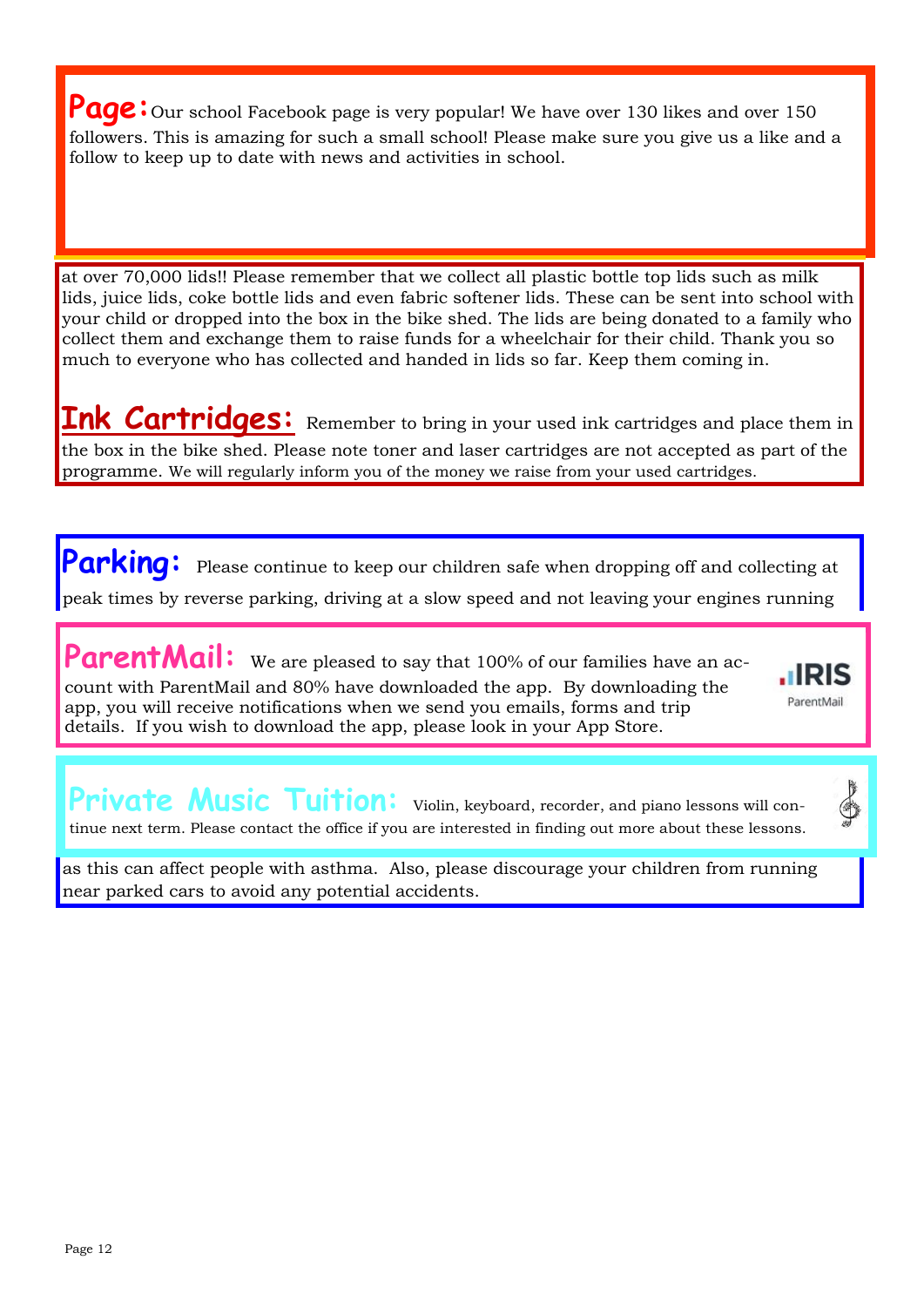#### Hot Lunches: Menus for term 6 are live and ready for ordering via the Farm Kitchen website (www.hotschoolmeals.com). Hot lunches are available to order for all children. Reception and Key Stage 1 parents/carers must order meals directly from Farm Kitchen to take up the Universal Infant Free School Meal (UIFSM) offer. **The order deadline for term 6 week 1 is 3pm on Tuesday 31st May**. If you haven't ordered meals by this date, please remember to send your child with a packed lunch as the meals delivered to school are the number that are ordered, therefore there are no spare meals available. Please ensure your email address is on your account and 'opt in' to receive ordering reminders.



**Free School Meals:** To apply for Free School meals please see the home page of our school website where you will find a step by step guide to the application process.

#### Cool Milk: Our school milk scheme is administered by Cool Milk. To register your child for school milk, please visit https:/www.coolmilk.com/register.

#### Headlice: Please take this opportunity to check your child's hair for headlice and treat as necessary. A whole school 'attack' on this common nuisance can be very effective when carried out over a period of time when the school is closed. We rely on parents vigilance and their commitment to checking for and treating headlice in order for outbreaks in school to be reduced. Going forward, please help us to reduce outbreaks of this common nuisance in school.



**Up and Coming Events Pupils return to school on Monday 6th June 2022** 6/7.6.22 PTFA Father's Day Event 8.6.22 Jubilee Event 14.6.22 Team Point Champions Non Uniform Day— **Red Team** 

## **Term Dates 2022-23**

Term 1: Tues 6th Sept—Fri 21st Oct 2022 Term 2: Mon 31st Oct—Fri 16th Dec 2022 Term 3: Wed 4th Jan—Fri 10th Feb 2023 Term 4: Mon 20th Feb—Fri 31st Mar 2023 Term 5: Tues 18th April—Fri 26th May 2023 Term 6: Mon 5th Jun—Fri 21st July 2023